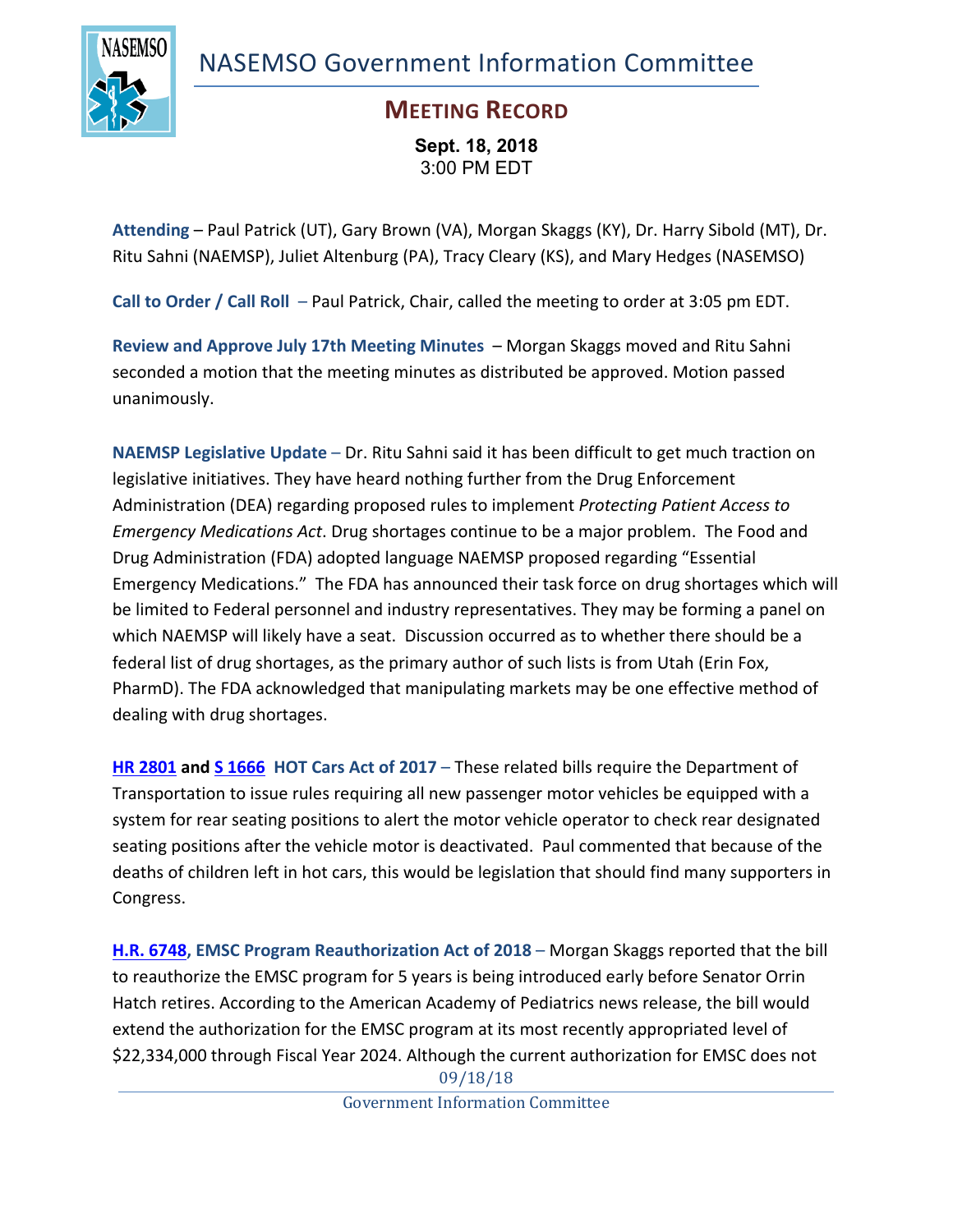

## **MEETING RECORD**

expire until Sept. 30, 2019, a push to reauthorize the bill early prior to the retirement of EMSC's long-time champion Senator Orrin Hatch (R-Utah) at the end of the year is anticipated. An identical bill is expected to be introduced in the Senate by Senator Hatch and Senator Bob Casey (D-Pa.). Mary noted that the while the bill would authorize the funding, it will still be necessary to get the funding appropriated during the yearly budget process.

**Society of Trauma Nurses** - Juliet Altenburg shared that a "*Stop the Bleed*" webinar was held and is available at the Society of Trauma Nurses website at no cost. Juliet will be providing a written update of various trauma related legislation. She offered to invite Adam Haley, the government relations coordinator from the Society of Trauma Nurses, to brief the committee if desired. Paul agreed that would be informative.

## **State Legislation Roundtable**

- REPLICA Dan Manz was participating in a panel presentation on state compacts and not available to report. Gary Brown shared that the NASEMSO and NREMT are working out the details in sharing responsibilities for REPLICA. There are 16 states that have passed REPLICA legislation. Paul added that Sue Prentiss, the former REPLICA Advocate, is now working for the American Trauma Society, which is also managed by ASMII.
- Utah Paul commented that the Utah Bureau of EMS and Preparedness is not proposing any legislation this year. They are preparing data from the air ambulance cost report. They are working to implement legislation passed last year affecting children requiring trauma care.
- Virginia Gary noted there were bills introduced in previous sessions in reaction to the cost of air medical transport. The bills were not well thought through and not supported by the EMS community, leading to their defeat. In regards to the "*Stop the Bleed*" effort, they are planning to train 800 EMS providers in hopes that they will go back to their communities and conduct the training. Virginia is also are looking at changing the composition of their EMS Advisory Committee with more emphasis on discipline (including trauma) than representing various organizations.
- Pennsylvania Juliet shared that there will be legislation introduced to restrict the number/proximity of higher-level trauma center designations. They have been a voluntary system and now see a need to restrict the number and placement of level 1 and 2 trauma centers.